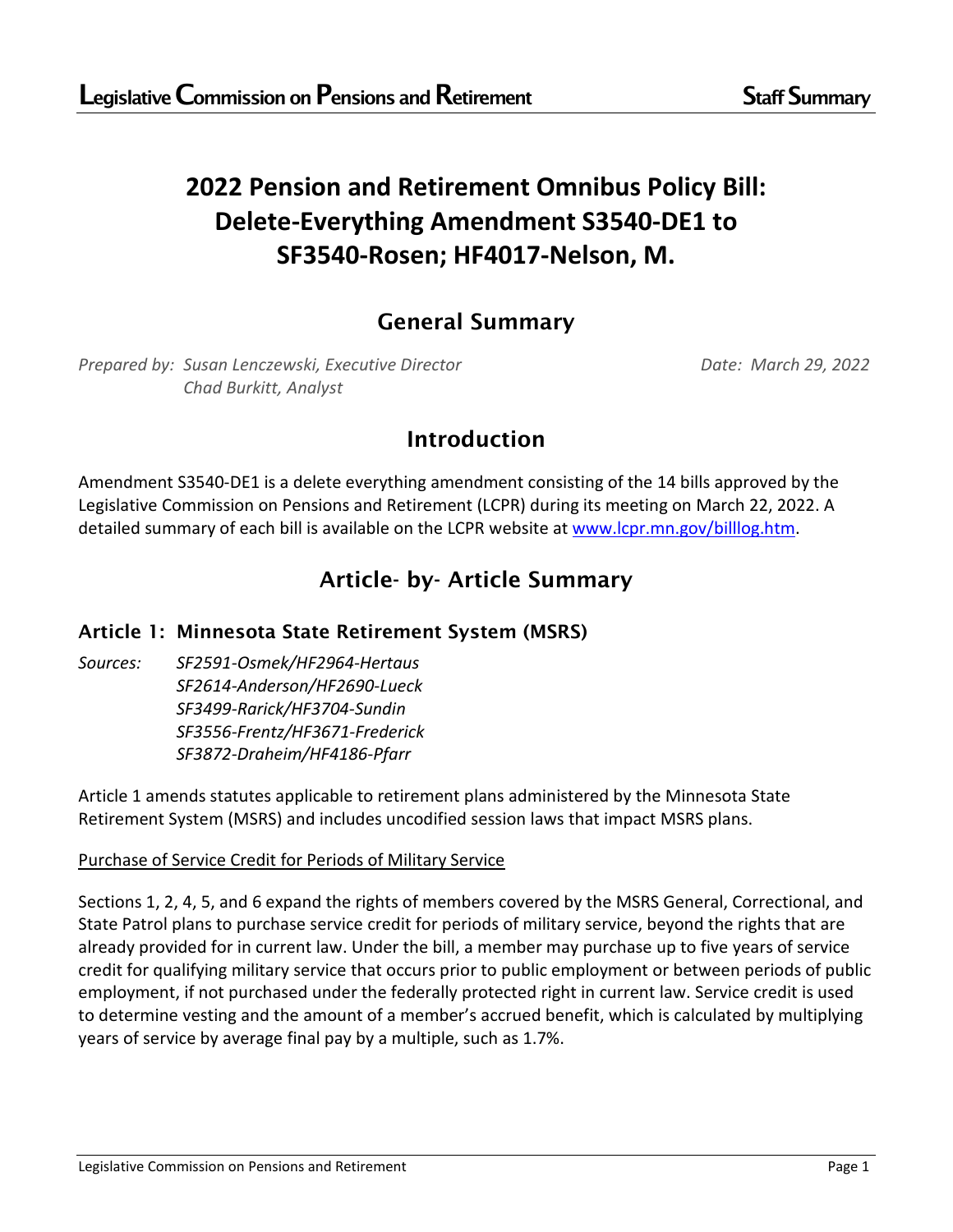#### Correctional Plan Coverage for Residential Program Leads and Dental Hygienists

Section 3 adds two positions to the list of positions eligible for membership in the MSRS Correctional Plan. Current law provides that certain positions in the Department of Human Services (DHS) at the security hospital in St. Peter and in the Minnesota Sex Offender Program are eligible for coverage by the Correctional Plan. An individual in one of these positions is covered by the Correctional Plan if DHS annually certifies that the individual spends at least 75% of working time in direct contact with patients or inmates. Section 3 adds Residential Program Lead and Dental Hygienist to the list of DHS positions eligible for coverage by the Correctional Plan.

Section 7 is a session law that permits employees currently in the positions of Residential Program Lead and Dental Hygienist, who are eligible to join the Correctional Plan, to transfer their prior eligible service from the MSRS General Plan to the Correctional Plan.

#### Bills for Single Individuals

Occasionally, an individual's pension benefit is adversely affected due to a mistake made by the individual's employer or the pension plan or the individual's circumstances result in an inequitable outcome under current law. The Legislature addresses these issues through special legislation that benefits a single individual. Article 1 contains two sections that benefit two individuals:

- Section 8 permits the surviving spouse of a deceased state employee to purchase one month of service credit, making her eligible for an annuity death benefit.
- Section 9 permits a Department of Corrections employee to transfer prior service credit from the General Plan to the Correctional Plan after it was discovered that her employer misreported the employee as covered by the General Plan when she was eligible for the Correctional Plan.

## Article 2: Public Employees Retirement Association (PERA)

*Sources: SF2810-Benson/HF3266-Bahr SF4270-Rarick/HF4139-Olson, L.*

Article 2 amends statutes applicable to retirement plans administered by the Public Employees Retirement Association (PERA).

#### Duluth Transit Authority

Sections 1 and 4 of Article 2 address the retirement benefits of employees who provide services to the Duluth Transit Authority (DTA) and will become employees of a governmental subdivision when the DTA acquires a private contractor. Since 1969, the DTA has contracted with a private corporation to provide the employees and administrative services needed to run the transit system. The DTA is in the process of acquiring that company, which will cause the employees to become public employees and members of the PERA General Plan.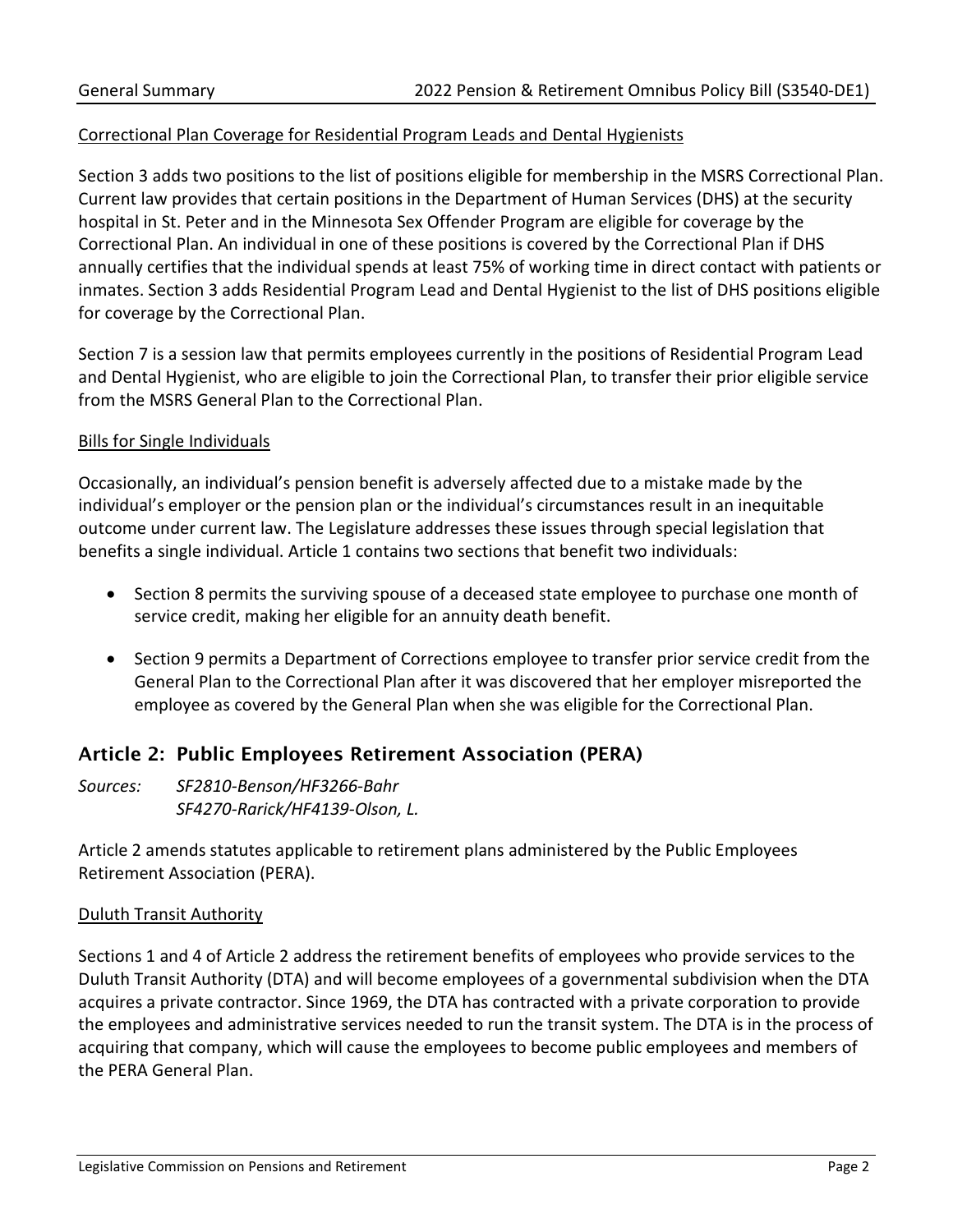The company's union employees are covered by a national multiemployer pension plan and cannot terminate participation in that plan without the DTA incurring millions of dollars in withdrawal liability. Section 1 exempts the union employees from participation in the PERA General Plan.

Section 4 is a session law that provides the non-union employees with vesting credit for past service with the DTA. These employees will be required to participate in the PERA General Plan when they become public employees.

#### Segmented Annuities

Sections 2 and 3 of Article 2 restores segmented annuities for members of PERA who have had a break in public employment and provides for retroactive implementation for members who have retired since the provision was repealed in 2018. Segmented annuities apply only to members who ceased employment covered by the PERA General Plan before January 1, 2012, and had a lengthy break in service before returning to covered employment.

## Article 3: Retired Teacher Earnings Limitations

#### *Source: SF2913-Bigham/HF4012-Masin*

Article 3 consists of a single section that is a session law that permits retired teachers who resume teaching at a public school, charter school, or the Perpich Center for Arts Education to teach without application of an earnings limitation. Application of the earnings limitation would otherwise cause pension payments to be deferred or forfeited. The earnings limit resumes after the year 2024.

## Article 4: Volunteer Firefighter Retirement

*Sources: SF3048-Duckworth/HF2610-Rasmusson SF3540-Rosen/HF4017-Nelson, M. SF3402-Bigham/HF3777-Huot*

Article 4 amends statutes applicable to retirement plans for volunteer firefighters and repeals four subdivisions. Statutes amended or repealed appear in Chapter 353G, which applies to the Statewide Volunteer Firefighter Plan administered by PERA, or Chapter 424A, which applies to volunteer firefighter relief associations.

#### Statewide Volunteer Firefighter Plan

Sections 1-9 of Article 4 amend the Statewide Volunteer Firefighter Plan (SVF Plan) to make the following changes:

- The SVF Plan will now offer volunteer firefighter relief associations three alternative vesting schedules from which to choose when they join the SVF Plan.
- If a firefighter retires within the first five years after the firefighter's relief association has joined the SVF Plan, the firefighter's retirement benefit will be calculated using the benefit level in effect, rather than reverting to the benefit level in effect at the time the relief association joined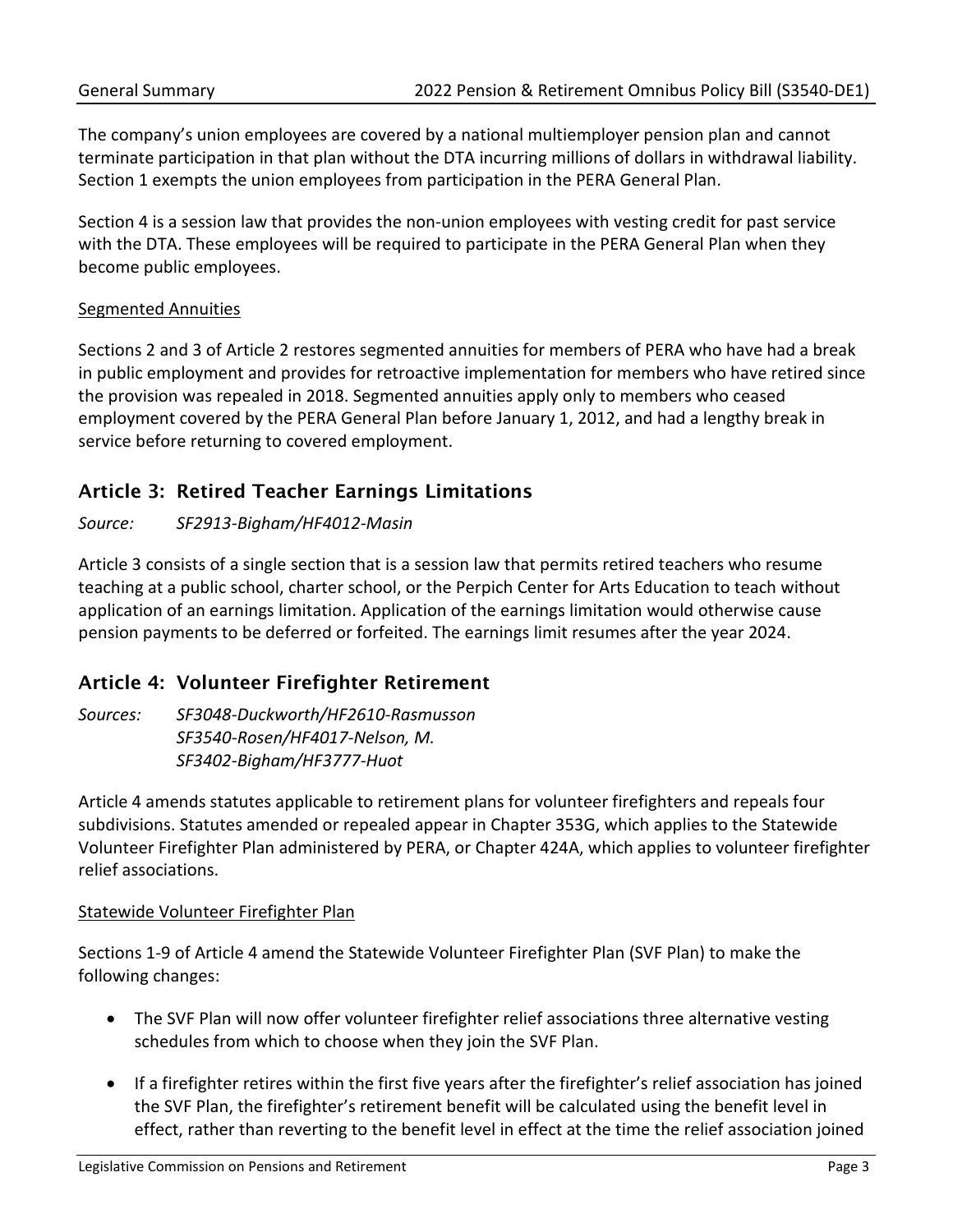the SVF Plan, as required under current law. ("Benefit level" is the amount, such as \$1,000 or \$1,500, that is multiplied by years of service to determine a firefighter's retirement benefit.)

• Definitions and the procedures for joining the SVF Plan have been updated, reorganized, and revised for clarity and to remove redundant words and phrases.

#### Volunteer Firefighter Relief Associations

Sections 10-26 make several changes to the provisions governing volunteer firefighter relief associations. These changes were recommended by the State Auditor's Volunteer Fire Relief Association Working Group, except for provisions that were amended by the Commission. The changes include the following:

- Repeals requirements for determining the maximum benefit level (i.e., monthly amount per years of service or lump sum amount per years of service) that a relief association is permitted to include in its bylaws, including:
	- $\circ$  the requirement that the relief association calculate the "average amount of available financing per active covered firefighter," and
	- o the tables used to determine the "maximum service pension" (separately for monthly and lump sum relief associations) permitted to be included in the bylaws of a relief association, which lists each level of "maximum service pension" that corresponds to a level of "average amount of available financing per active covered firefighter;"
- Modifies the limit on the maximum benefit level to be the lesser of a dollar amount (\$15,000 per year for lump sum plans or \$100 per year for monthly plans) or the limit determined under section 424A.092 (for lump sum plans) or section 424A.093 (for monthly plans), which applies if a bylaws amendment increasing the benefit level is not ratified by the affiliated municipality;
- Adds a requirement that the State Auditor provide notice and the opportunity to correct a violation that occurs when a relief association pays a pension that exceeds the maximum pension amount, and requires the State Auditor to disqualify the relief association from receiving fire state aid;
- Permits relief associations to pay a pension benefit to an "alternate payee" under a qualified domestic relations order and allows relief associations to amend their bylaws to pay the benefit to an alternate payee immediately, rather than wait until the firefighter reaches age 50;
- Permits a supplemental benefit to be paid for each distribution from a relief association, subject to a separate \$1,000 maximum, and thereby authorizes the Department of Revenue to reimburse relief associations and the PERA Statewide Volunteer Firefighter Plan for these benefits; and
- Requires the State Auditor to provide an investment report to each relief association comparing the relief association's investment performance to the performance of the State Board of Investment's Balanced Fund, which must be reviewed and certified as having been reviewed by the relief association's board of trustees when it files its financial statements with the State Auditor.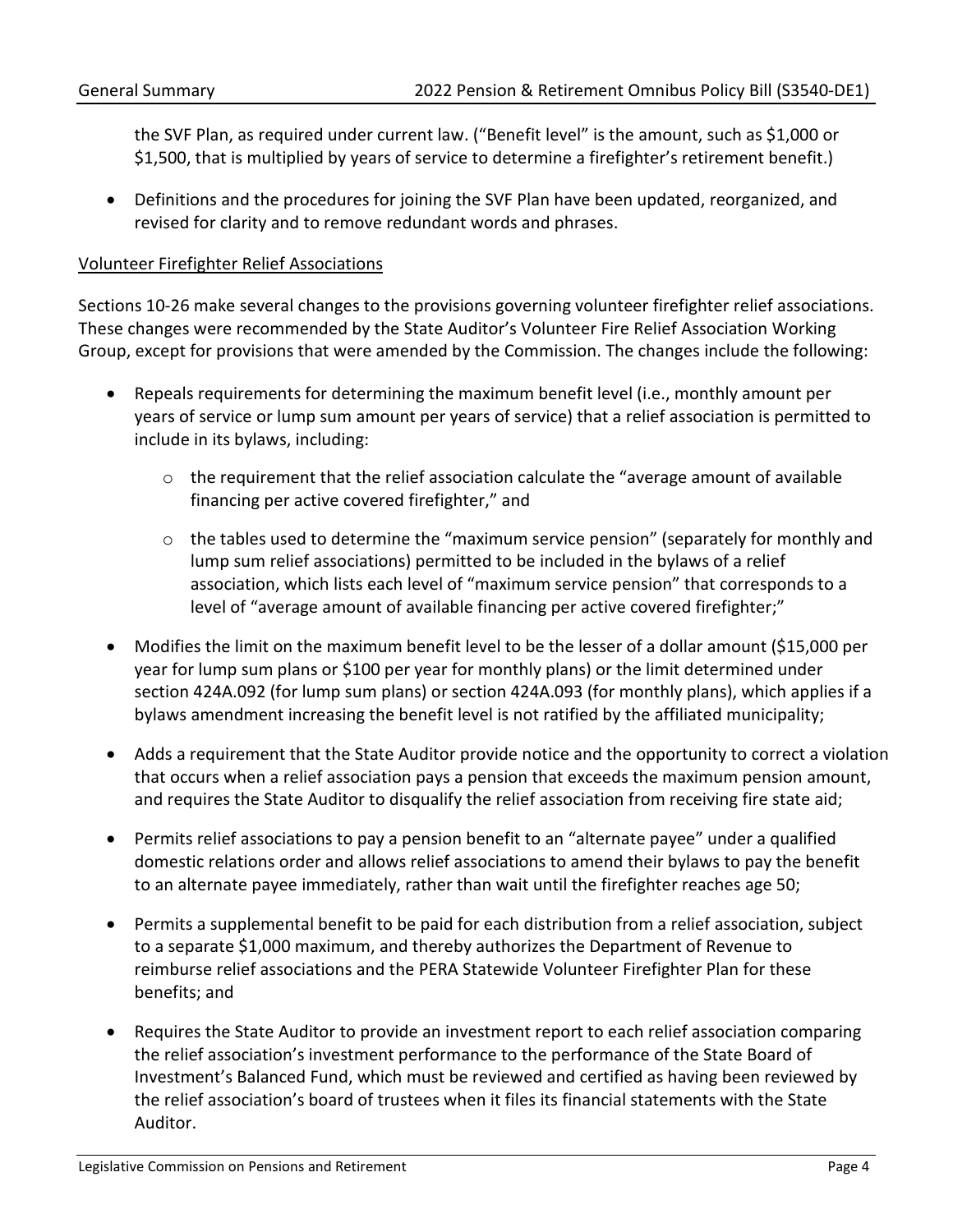## Article 5: Advanced Practice Registered Nurses (APRNs)

*Source: SF2546-Pappas*

Article 5 incorporates Advanced Practice Registered Nurses (APRNs) into the disability statutes in the chapters that govern MSRS, PERA, Teachers Retirement Association (TRA), and St. Paul Teachers Retirement Fund Association (St. Paul Teachers).

Advanced Practice Registered Nurse (APRN) is a category of health care professional licensed by the Minnesota Board of Nursing to provide an expanded scope of nursing, including assessment, diagnosing, and prescribing, as a clinical nurse specialist, nurse midwife, nurse practitioner, or registered nurse anesthetist. Article 5 inserts a definition of "APRN" into each definition section and inserts "APRN" into the lists of professionals permitted to perform assessments and submit reports in the disability determination process.

The sections amend the following chapters and affect the following pension funds or plans:

- Sections 1-3 amend Chapter 352, which governs the MSRS General and Correctional Plans;
- Sections 4-5 amend Chapter 352B, which governs the MSRS State Patrol Plan;
- Sections 6-8 amend Chapter 353, which governs the PERA General, Police and Fire, and Correctional Plans;
- Sections 9-12 amend Chapter 354, which governs TRA; and
- Sections 13-17 amend Chapter 354A, which governs St. Paul Teachers (these sections also make several changes to clarify language and conform it to current operation).

## Article 6: State Board of Investment

*Source: SF3542-Rosen/HF4018-Nelson, M.*

Article 6 consists of six sections that make administrative changes necessary for certain investment professionals employed by the State Board of Investment (SBI) to be compensated according to the SBI's compensation plan, which was approved in 2019.

## Article 7: Study of Adequacy of Police Disability Benefits

*Source: SF1457-Jasinski/HF1577-Koznick*

Article 7 consists of a single section that is a session law that requires the Department of Labor and Industry (DLI) to study the adequacy of current benefits for disabled or injured police officers, including consideration of workers compensation, disability, and pension benefits. The report must be issued no later than January 15, 2023.